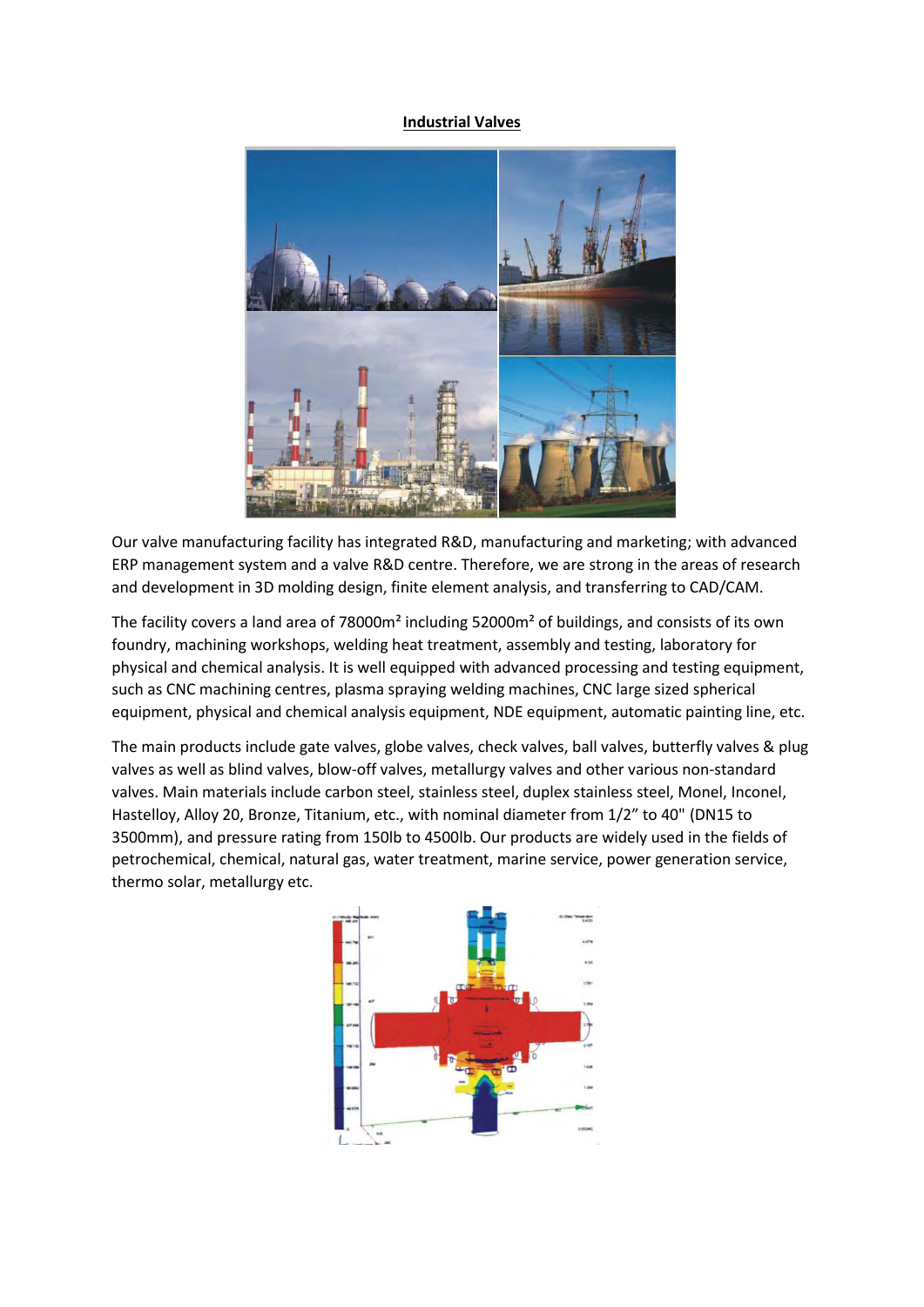# **Manufacturing Equipment**

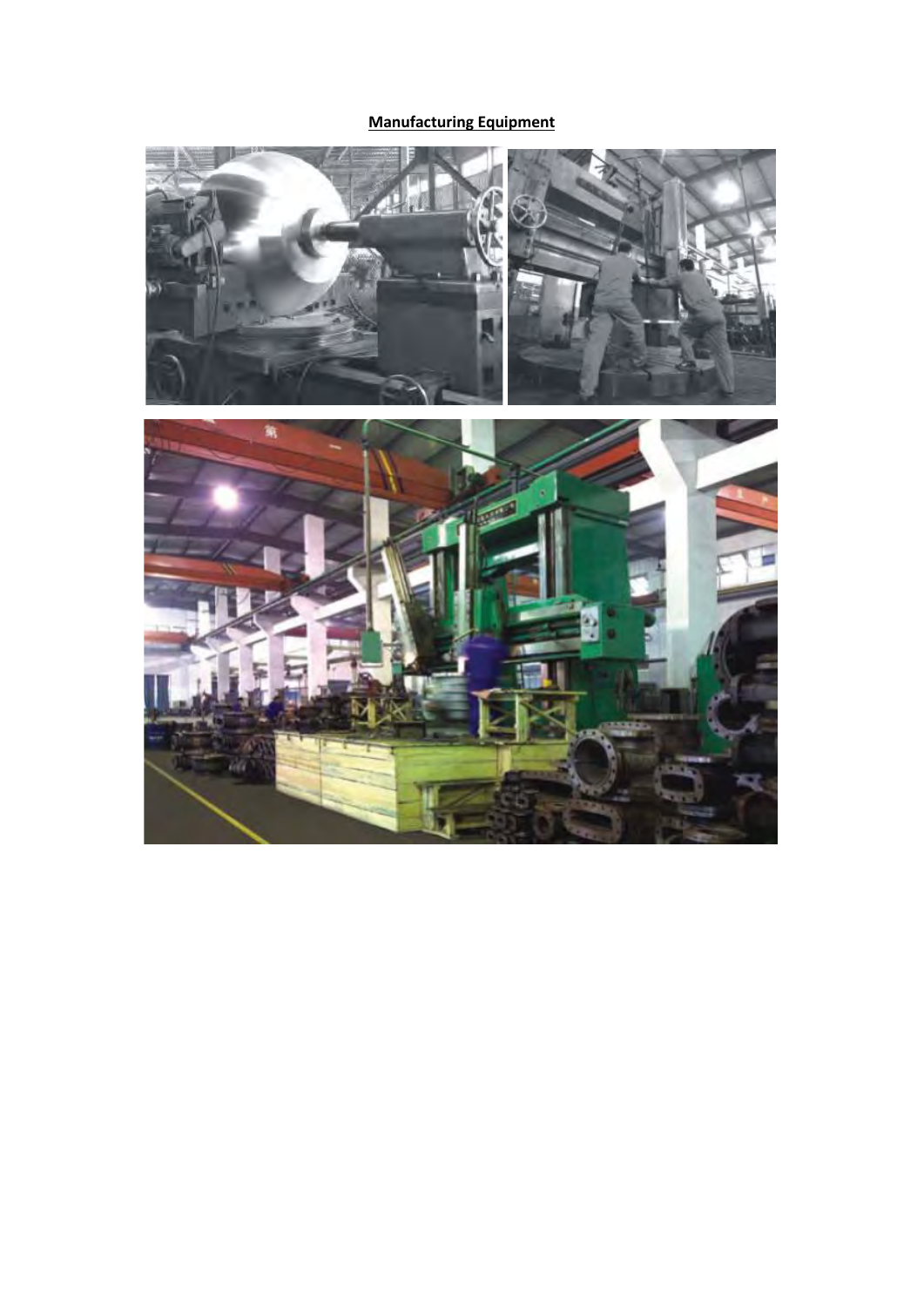# **Quality Control**

We pride ourselves on our modern quality inspection and testing centre, which is equipped with material testing facilities for chemical analysis, spectral analysis, metallographic analysis, mechanical testing, impact testing etc., as well as flaw detection equipment and special processes, such as X-ray detection, ultrasonic detection, magnetic powder detection, dye penetrant detection etc., and advanced testing facilities such as an ultrasonic thickness tester, hardness tester, infrared thermometer, torque spanner etc., and performance testing equipment of pressure test bench, life tester etc., for finished valves with large and medium-sizes, to ensure 100% acceptability of products.





# Our Quality Commitment

Our products are manufactured with advanced techniques from superior materials, meeting contract requirements regarding quality and specification. With correct installation, normal operation and maintenance, the performance of the products is guaranteed during the service life.

All products undergo strict inspection upon completion and are tested according to contract provisions to ensure 100% acceptance. Our warranty duration is 12 months after qualified installation for valves (except for products with special working conditions and/or special requirements).

# Technical & After-Sales Support

Detailed technical information is provided for customers upon request. During the installation and adjustment of products, top-ranking technical service is available to customers at any time, including necessary technical documents and drawings, training for operation & maintenance etc., to ensure the successful operation, testing and inspection of products by our customers.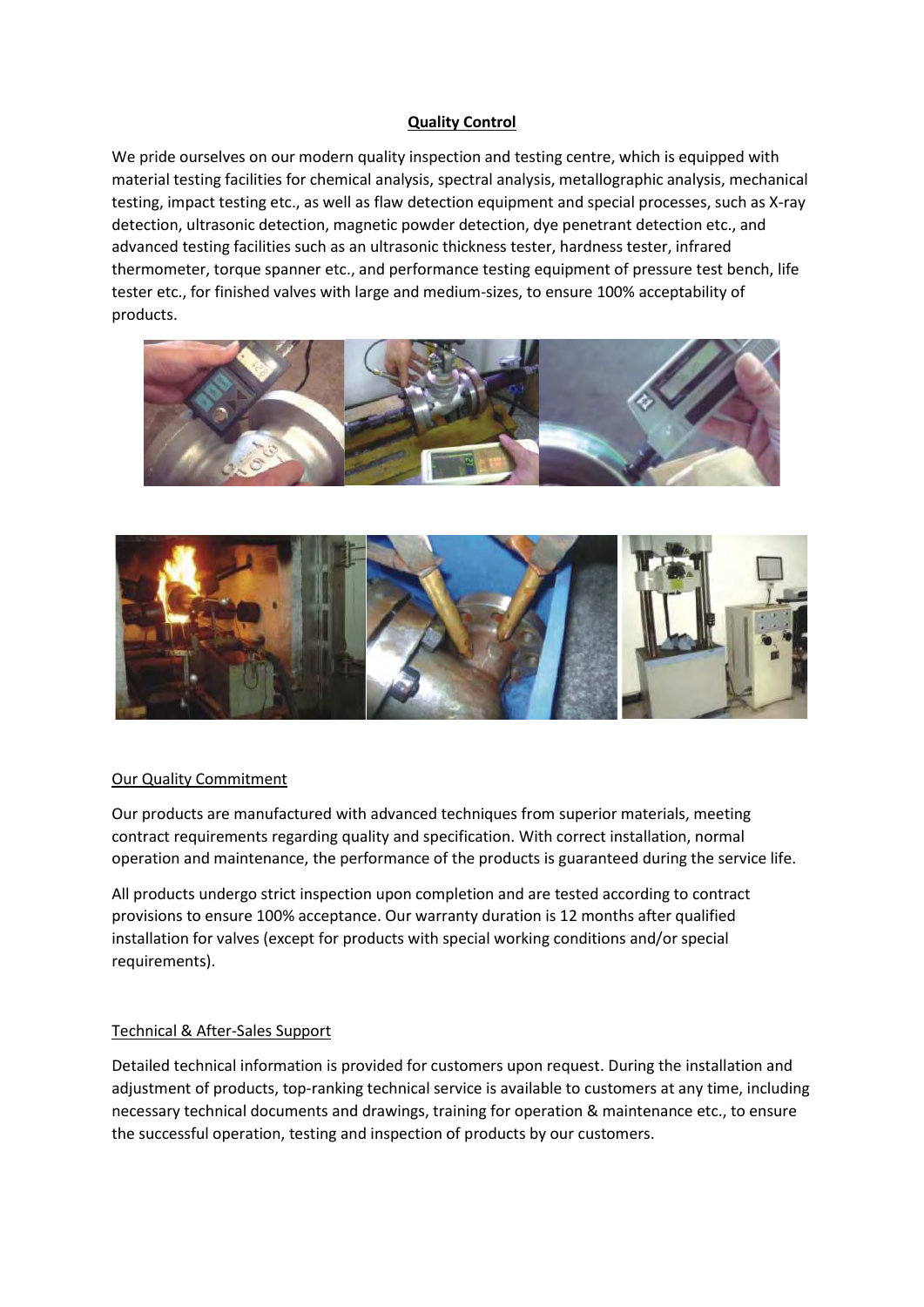| <b>Application</b>            |                        |                                                     |
|-------------------------------|------------------------|-----------------------------------------------------|
|                               |                        | Valve Type                                          |
| <b>Petrochemical Services</b> |                        | Bolted Bonnet Cast Steel Gate Valve                 |
|                               |                        | Stainless Steel Gate Valve                          |
|                               |                        | Forged Steel Gate Valve                             |
|                               | <b>Gate Valve</b>      | Pressure Sealed bonnet Cast Steel Gate Valve        |
|                               |                        | Parallel Gate Valve(Slab gate)                      |
|                               |                        | Parallel Gate Valve(Expanding gate)                 |
|                               |                        |                                                     |
|                               |                        | Bolted Bonnet Cast Steel Globe Valve                |
|                               | <b>Globe Valve</b>     | Forged Steel Globe Valve                            |
| <b>Natrural Gas Division</b>  |                        | Pressure Sealed bonnet Cast Steel Globe Valve       |
|                               |                        |                                                     |
|                               |                        | Bolted Bonnet Swing type Check Valve                |
|                               |                        | Forged Steel Piston Check Valve                     |
|                               |                        | Forged Steel Swing Check Valve                      |
|                               | <b>Check Valve</b>     | Pressure Sealed bonnet Swing type Check Valve       |
|                               |                        | Dual plate check valve                              |
|                               |                        | Single plate check valve                            |
|                               |                        |                                                     |
| Enviromental & Water Division |                        | Soft Seal Floating Ball Valve(1-pc or 2-pc)         |
|                               |                        | Soft Seal Trunnion Mounted Ball Valve(2-pc or 3-pc) |
|                               |                        | Hard Seal Floating Ball Valve(1-pc or 2-pc)         |
|                               |                        | Hard Seal Trunnion Mounted Ball Valve(2-pc or 3-pc) |
|                               | <b>Ball Valve</b>      | Top Entry Trunnion Mounted Ball Valve               |
|                               |                        | Full welded Trunnion Mounted Ball Valve             |
|                               |                        | Orbit ball valve                                    |
|                               |                        | Small size cast steel ball valve                    |
| <b>Marine Services</b>        |                        | Small size Forged steel ball valve                  |
|                               |                        |                                                     |
|                               |                        | Concentric resilient seated butterfly valve         |
|                               |                        | Eccentric butterfly valve                           |
|                               | <b>Butterfly Valve</b> | Double Eccentric butterfly valve                    |
|                               |                        | Triple Eccentric butterfly valve                    |
|                               |                        |                                                     |
|                               |                        | Sleeve type soft sealing plug valve                 |
|                               |                        | Lubricated taper plug valve                         |
| <b>Power Services</b>         | <b>Plug Valve</b>      | Pressure balance lubricated plug valve              |
|                               |                        | Lifting type plug valve                             |
|                               |                        |                                                     |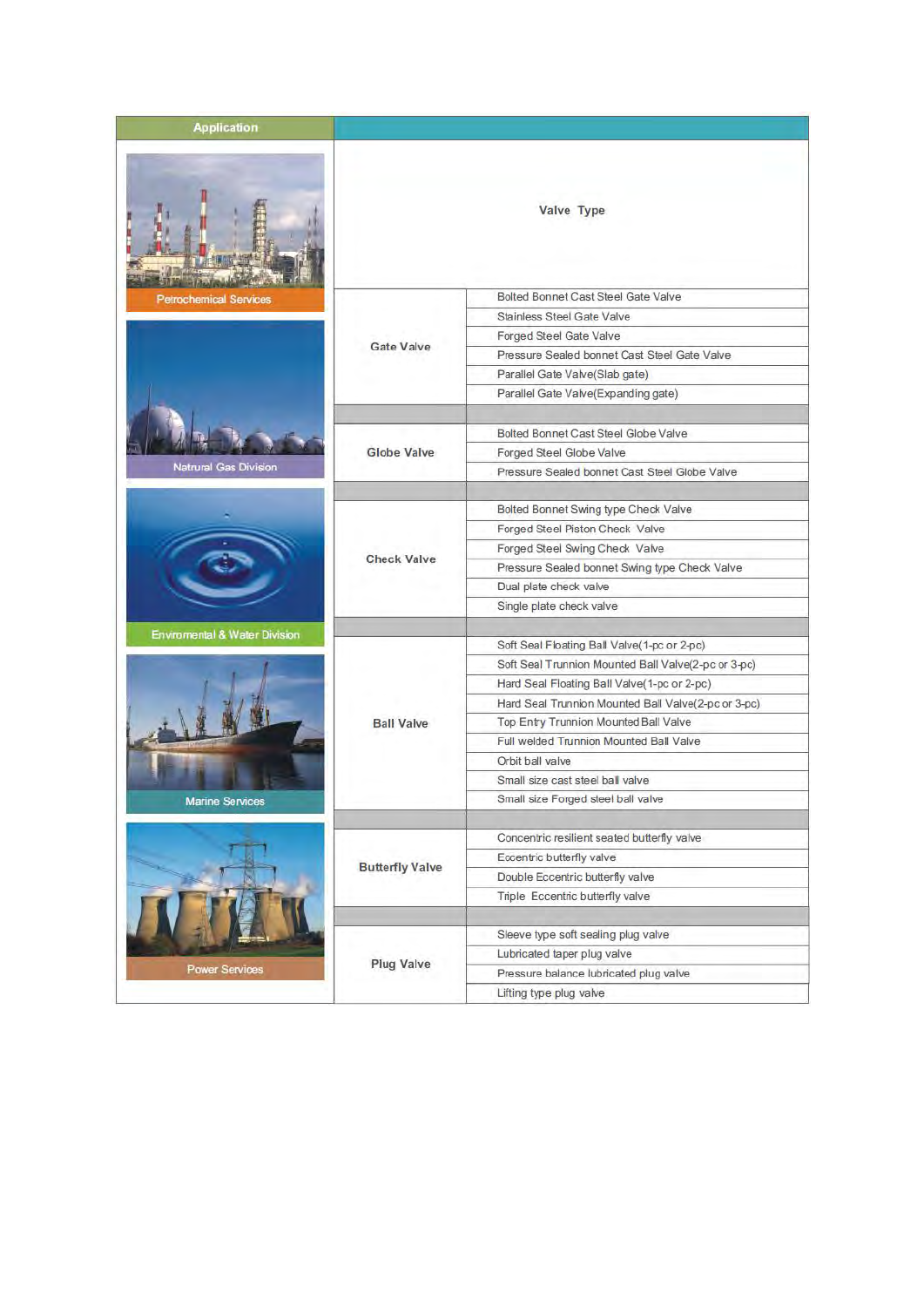|                                              | <b>Design Standard</b> |         |                 | Size     |           |                  |     |     | <b>ASME Rating Class</b> |     |     |     |      |      |                 | <b>End Connection</b> |            |                         | <b>Special Feature</b> |                 |           |                    |                  |                    |
|----------------------------------------------|------------------------|---------|-----------------|----------|-----------|------------------|-----|-----|--------------------------|-----|-----|-----|------|------|-----------------|-----------------------|------------|-------------------------|------------------------|-----------------|-----------|--------------------|------------------|--------------------|
| Pressure Temperature<br>Pressure Temperaturg | Wall thickness and     |         |                 |          |           |                  |     |     |                          |     |     |     |      |      | Socket Weld End |                       |            | <b>Butt-Welding End</b> |                        |                 |           | <b>Bellow Seal</b> | Anti-Fire Design | Anti-Static Design |
|                                              | structure              | $1/2-2$ | 24 <sub>5</sub> | $6 - 12$ | $12 - 24$ | $\mathbf{M26}^*$ | 150 | 300 | 400                      | 009 | 008 | 006 | 1500 | 2500 |                 | <b>Screw End</b>      | Flange End |                         | Wafer Type             | <b>Lug Type</b> | Cryogenic |                    |                  |                    |
|                                              | API 600                |         |                 |          |           |                  |     |     |                          |     |     |     |      |      |                 |                       |            |                         |                        |                 |           |                    |                  |                    |
|                                              | API 603                |         |                 |          |           |                  |     |     |                          |     |     |     |      |      |                 |                       |            |                         |                        |                 |           |                    |                  |                    |
|                                              | API 602                |         |                 |          |           |                  |     |     |                          |     |     |     |      |      |                 |                       |            |                         |                        |                 |           |                    |                  |                    |
|                                              | <b>ASME B16.34</b>     |         |                 |          |           |                  |     |     |                          |     |     |     |      |      |                 |                       |            |                         |                        |                 |           |                    |                  |                    |
|                                              | API 6D                 |         |                 |          |           |                  |     |     |                          |     |     |     |      |      |                 |                       |            |                         |                        |                 |           |                    |                  |                    |
|                                              | API 6D                 |         |                 |          |           |                  |     |     |                          |     |     |     |      |      |                 |                       |            |                         |                        |                 |           |                    |                  |                    |
|                                              | <b>BS 1873</b>         |         |                 |          |           |                  |     |     |                          |     |     |     |      |      |                 |                       |            |                         |                        |                 |           |                    |                  |                    |
|                                              | API 602                |         |                 |          |           |                  |     |     |                          |     |     |     |      |      |                 |                       |            |                         |                        |                 |           |                    |                  |                    |
|                                              | <b>ASME B16.34</b>     |         |                 |          |           |                  |     |     |                          |     |     |     |      |      |                 |                       |            |                         |                        |                 |           |                    |                  |                    |
|                                              | <b>BS 1868</b>         |         |                 |          |           |                  |     |     |                          |     |     |     |      |      |                 |                       |            |                         |                        |                 |           |                    |                  |                    |
|                                              | API 602                |         |                 |          |           |                  |     |     |                          |     |     |     |      |      |                 |                       |            |                         |                        |                 |           |                    |                  |                    |
|                                              | API 602                |         |                 |          |           |                  |     |     |                          |     |     |     |      |      |                 |                       |            |                         |                        |                 |           |                    |                  |                    |
|                                              | <b>ASME B16.34</b>     |         |                 |          |           |                  |     |     |                          |     |     |     |      |      |                 |                       |            |                         |                        |                 |           |                    |                  |                    |
|                                              | API 6D                 |         |                 |          |           |                  |     |     |                          |     |     |     |      |      |                 |                       |            |                         |                        |                 |           |                    |                  |                    |
|                                              | API 6D                 |         |                 |          |           |                  |     |     |                          |     |     |     |      |      |                 |                       |            |                         |                        |                 |           |                    |                  |                    |
| <b>ASME B16.34</b>                           | BS 5351/API608         |         |                 |          |           |                  |     |     |                          |     |     |     |      |      |                 |                       |            |                         |                        |                 |           |                    |                  |                    |
|                                              | API 6D                 |         |                 |          |           |                  |     |     |                          |     |     |     |      |      |                 |                       |            |                         |                        |                 |           |                    |                  |                    |
|                                              | BS 5351/API608         |         |                 |          |           |                  |     |     |                          |     |     |     |      |      |                 |                       |            |                         |                        |                 |           |                    |                  |                    |
|                                              | API 6D                 |         |                 |          |           |                  |     |     |                          |     |     |     |      |      |                 |                       |            |                         |                        |                 |           |                    |                  |                    |
|                                              | API 6D                 |         |                 |          |           |                  |     |     |                          |     |     |     |      |      |                 |                       |            |                         |                        |                 |           |                    |                  |                    |
|                                              | API 6D                 |         |                 |          |           |                  |     |     |                          |     |     |     |      |      |                 |                       |            |                         |                        |                 |           |                    |                  |                    |
|                                              | API 6D                 |         |                 |          |           |                  |     |     |                          |     |     |     |      |      |                 |                       |            |                         |                        |                 |           |                    |                  |                    |
|                                              | <b>BS5351</b>          |         |                 |          |           |                  |     |     |                          |     |     |     |      |      |                 |                       |            |                         |                        |                 |           |                    |                  |                    |
|                                              | <b>BS5351</b>          |         |                 |          |           |                  |     |     |                          |     |     |     |      |      |                 |                       |            |                         |                        |                 |           |                    |                  |                    |
|                                              | API 609/MSS SP-67.68   |         |                 |          |           |                  |     |     |                          |     |     |     |      |      |                 |                       |            |                         |                        |                 |           |                    |                  |                    |
|                                              | API 609/MSS SP-67.68   |         |                 |          |           |                  |     |     |                          |     |     |     |      |      |                 |                       |            |                         |                        |                 |           |                    |                  |                    |
|                                              | API 609/MSS SP-67.68   |         |                 |          |           |                  |     |     |                          |     |     |     |      |      |                 |                       |            |                         |                        |                 |           |                    |                  |                    |
|                                              | API 609/MSS SP-67.68   |         |                 |          |           |                  |     |     |                          |     |     |     |      |      |                 |                       |            |                         |                        |                 |           |                    |                  |                    |
|                                              | API 6D                 |         |                 |          |           |                  |     |     |                          |     |     |     |      |      |                 |                       |            |                         |                        |                 |           |                    |                  |                    |
|                                              | API 6D                 |         |                 |          |           |                  |     |     |                          |     |     |     |      |      |                 |                       |            |                         |                        |                 |           |                    |                  |                    |
|                                              | API 6D                 |         |                 |          |           |                  |     |     |                          |     |     |     |      |      |                 |                       |            |                         |                        |                 |           |                    |                  |                    |
|                                              | API 6D                 |         |                 |          |           |                  |     |     |                          |     |     |     |      |      |                 |                       |            |                         |                        |                 |           |                    |                  |                    |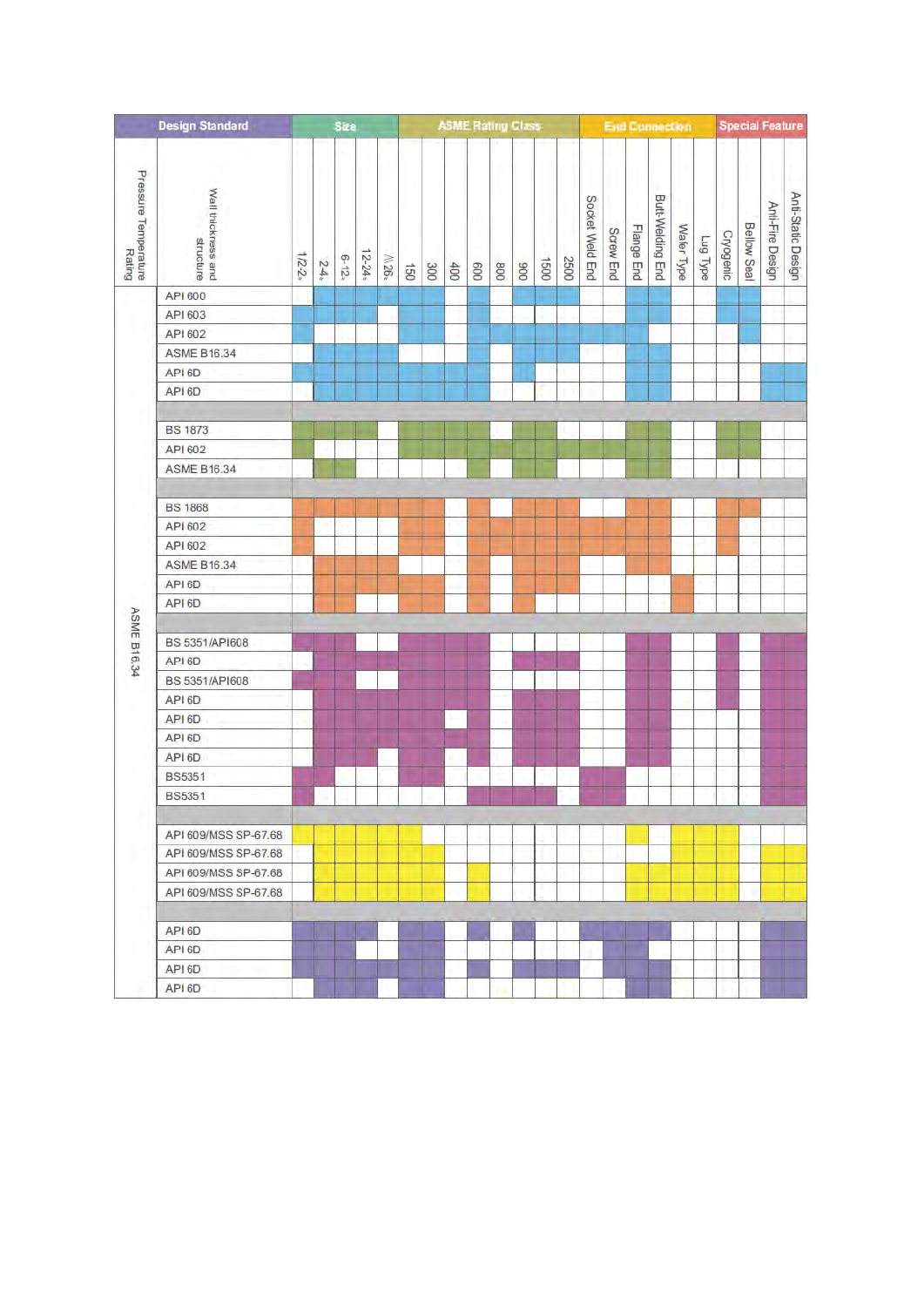# **GATE VALVE**

# Bolted bonnet cast steel gate valve

ŵ

**Products Range** 

| Design | API600 API603     |  |  |  |  |  |
|--------|-------------------|--|--|--|--|--|
| Size   | $1 - 1/2$ " ~48"  |  |  |  |  |  |
| Rating | ASME 150Lb~1500Lb |  |  |  |  |  |

#### **Design Feature**

- >Bolted bonnet
- >Flexible wedge
- >Threaded or welded seat
- >One piece or two pieces yoke
- > Optional bellow sealed design





# Pressure sealed bonnet cast steel gate valve

#### **Products Range**

| Design | ASME B16.34       |  |
|--------|-------------------|--|
| Size   | $3" - 36"$        |  |
| Rating | ASME 600Lb~2500Lb |  |

#### **Design Feature**

>Pressure sealed bonnet

- >Flexible wedge
- >Hard seating surface
- >Optional by-pass design



### Parallel disc gate valve

### **Products Range**

| Design | API 6D            |  |
|--------|-------------------|--|
| Size   | $" -48"$          |  |
| Rating | ASME 150Lb~2500Lb |  |



- >Fire safe design
- >Double sleeve sealed
- > Slab-gate or expanding-gate
- >Double block & bleed
- > Self cavity relief
- >Emergency sealant injection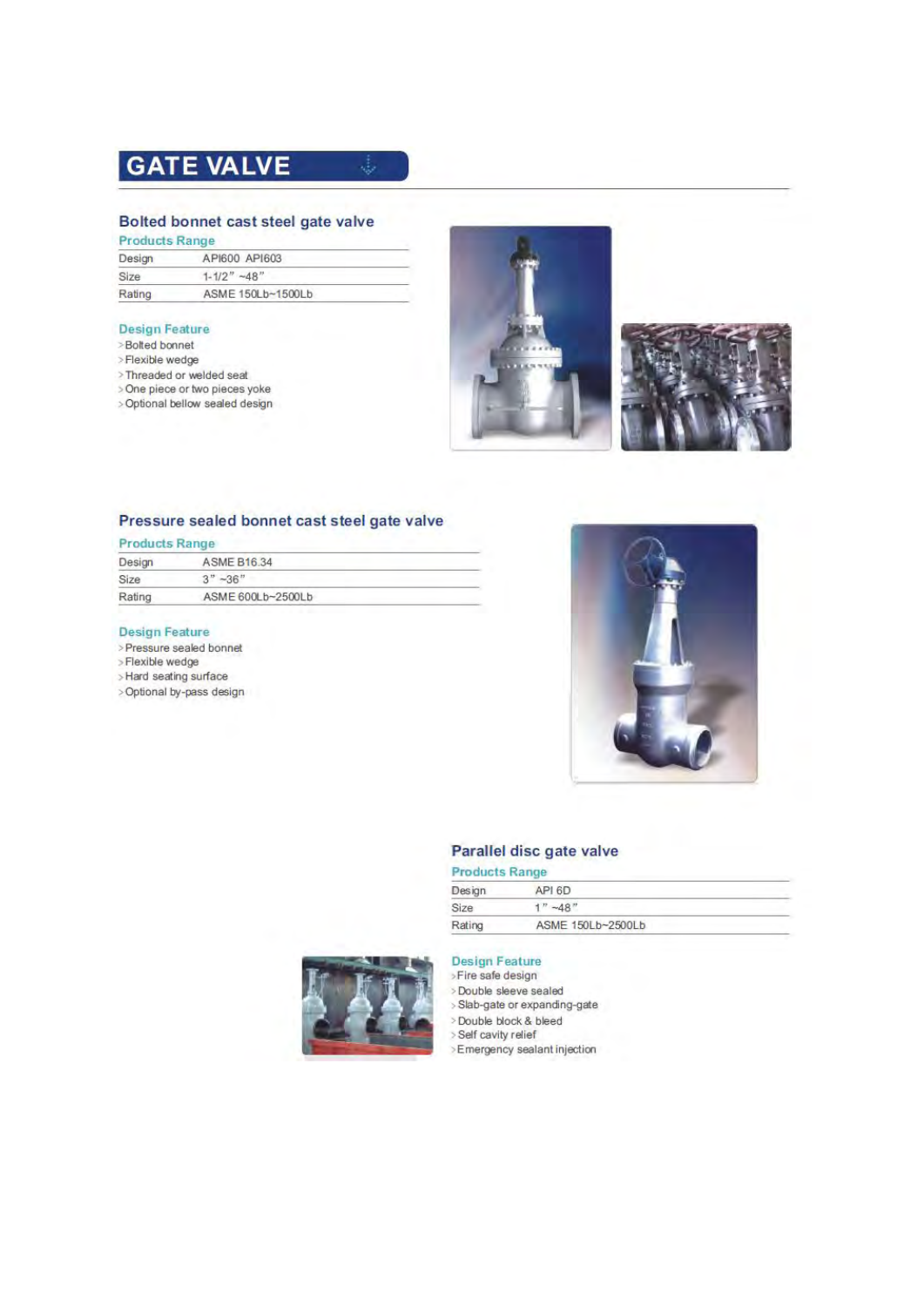# **GLOBE VALVE**

# Bolted bonnet cast steel globe valve

| <b>Products Range</b> |  |  |
|-----------------------|--|--|
|                       |  |  |
|                       |  |  |

| Design | ASME B16.34, BS1873 |  |
|--------|---------------------|--|
| Size   | $1 - 1/2'' - 24''$  |  |
| Rating | ASME 150Lb~1500Lb   |  |

#### **Design Feature**

- >Bolted bonnet
- >Flat seal or conical seal
- >Threaded or welded seat
- >Optional bellow sealed design





# Pressure sealed bonnet cast steel globe valve

|  | Products Range |  |  |  |
|--|----------------|--|--|--|
|  |                |  |  |  |
|  |                |  |  |  |
|  |                |  |  |  |

| Design | <b>ASME B16.34</b> |  |
|--------|--------------------|--|
| Size   | $3'' - 12''$       |  |
| Rating | ASME 600Lb~1500Lb  |  |

# **Design Feature**

>Pressure sealed bonnet<br>>Flat seal or conical seal

>Hard seating surface

>Optional by-pass design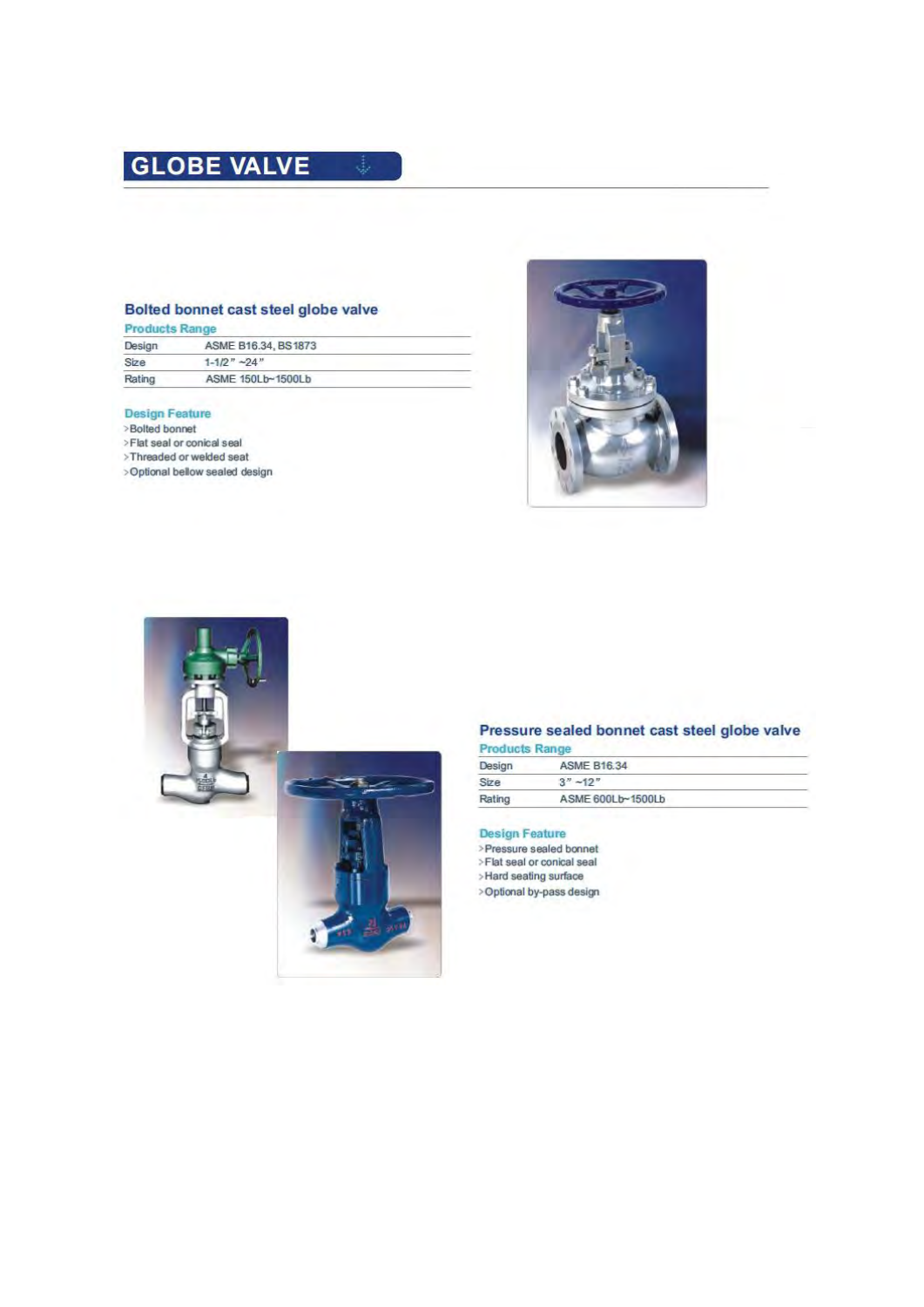# **CHECK VALVE**

# Bolted bonnet cast steel swing type check valve

d.

| <b>Products Range</b> |  |  |  |
|-----------------------|--|--|--|
|                       |  |  |  |

| Design | ASME B16.34, BS1868 |  |
|--------|---------------------|--|
| Size   | $1 - 1/2$ $-36$ $"$ |  |
| Rating | ASME 150Lb~2500Lb   |  |

### **Design Feature**

- >Bolted bonnet
- > Optional outside lever
- >Threaded or welded seat





# Pressure sealed bonnet cast steel swing type check valve

# **Products Range**

| Design | <b>ASME B16.34</b>        |  |  |  |  |
|--------|---------------------------|--|--|--|--|
| Size   | $2^{n}$ ~ 30 <sup>n</sup> |  |  |  |  |
| Rating | ASME 600Lb~2500Lb         |  |  |  |  |
|        |                           |  |  |  |  |

 $\overline{\mathbf{a}}$   $\overline{\mathbf{a}}$ 

#### **Design Feature**

- > Pressure sealed bonnet
- > Optional outside lever
- > Hard seating surface
- > Threaded or welded seat

# Wafer type check valve

#### **Products Range**

| API594, API6D<br>Design |                   |
|-------------------------|-------------------|
| Size                    | $2" - 60"$        |
| Rating                  | ASME 150Lb~2500Lb |
|                         |                   |

- > Cast steel or forged steel type body
- > Dual plate or single plate design
- > Spring loaded disc
- >Light weight & compact design



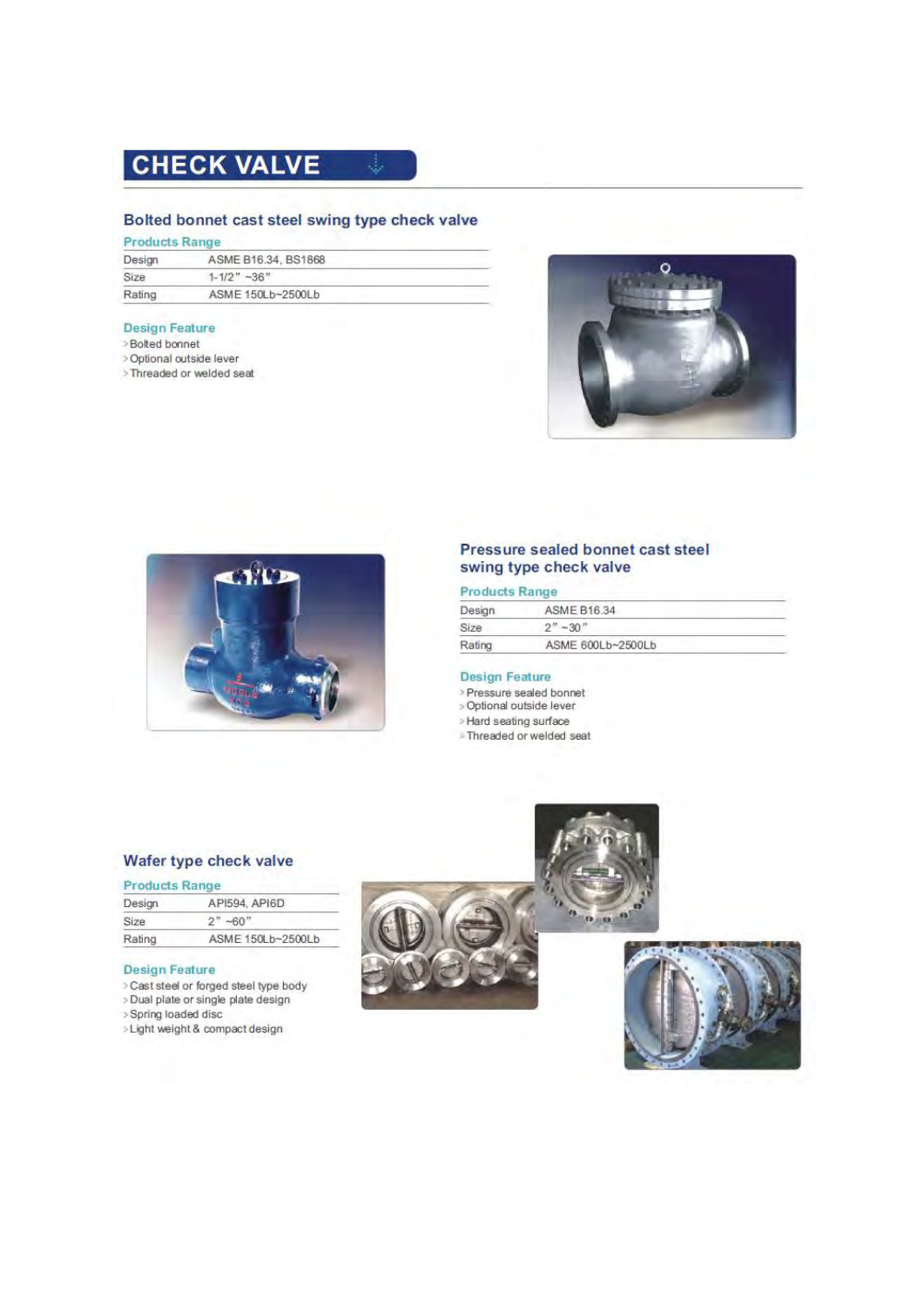# **SMALL SIZE FORGED STEEL VALVE**



si.

Small size forged steel gate valve

#### Small size forged steel valve (gate\globe\check) **Products Range**

| Design                  | API 602                       |  |
|-------------------------|-------------------------------|--|
| $1/4$ " ~2-1/2"<br>Size |                               |  |
| Rating                  | ASME 150Lb~2500Lb, ASME 800Lb |  |

- >Bolted or welded bonnet
- >Solid wedge(gate valve)
- >Plug disc or needle disc (globe valve)
- >Swing or lift type check (check valve)
- > Full port or reduced port



Small size forged steel globe valve



Small size forged steel Y type globe valve



Small size forged steel check valve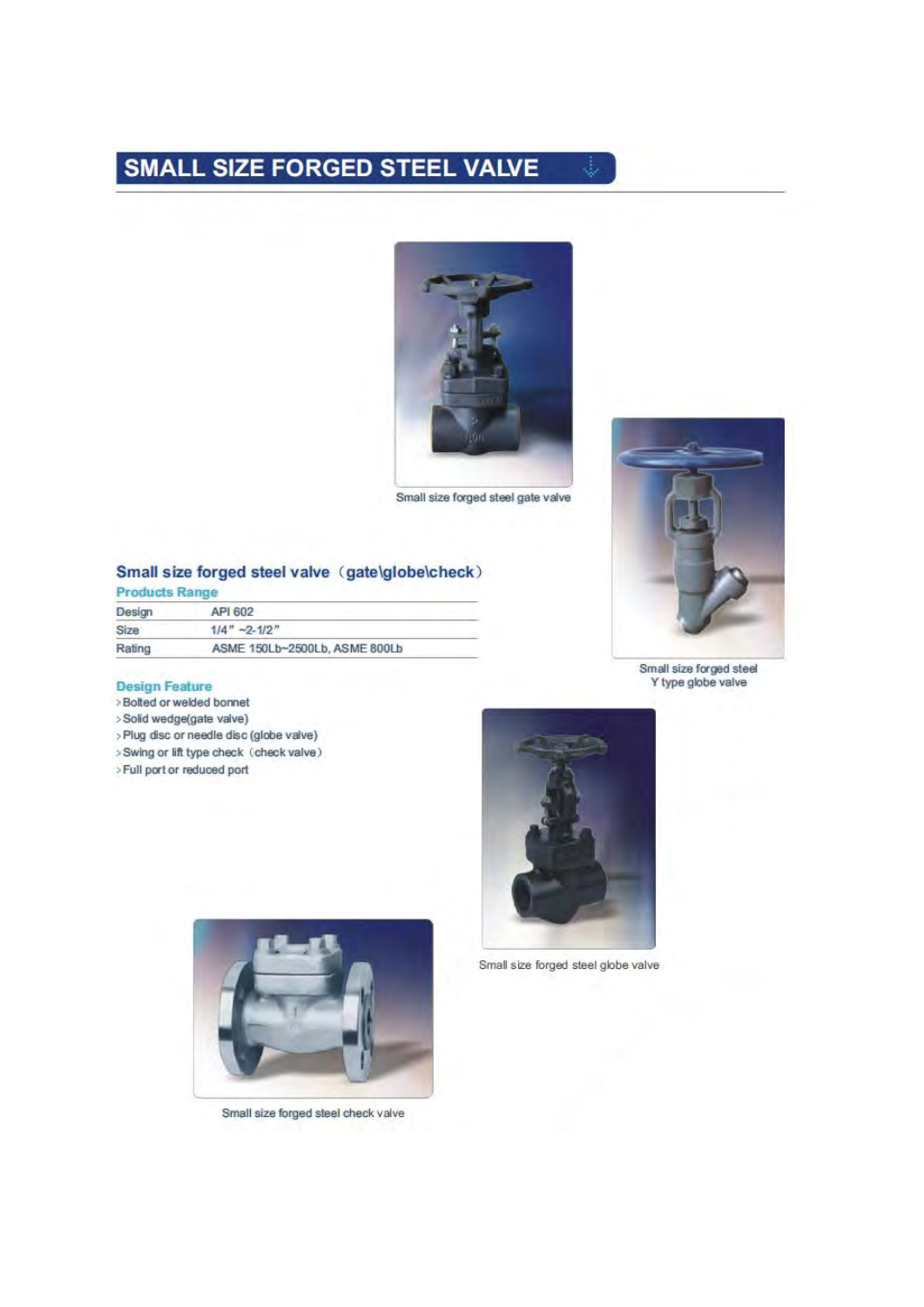# **BALL VALVE**

# **Floating ball valve**

## **Products Range**

| Design | BS5351, API608   |  |
|--------|------------------|--|
| Size   | $1/2" - 8"$      |  |
| Rating | ASME 150Lb~600Lb |  |
|        |                  |  |

J.

### **Design Feature**

- >Full port or reduced port
- >1-pc or 2-pc body
- > Soft seal or metal seated design
- >Fire safe design
- > Anti-static
- >Blowout-proof stem
- > Optional locking device





# Top entry ball valve

| <b>Products Range</b> |                   |  |
|-----------------------|-------------------|--|
| Design                | API6D             |  |
| Size                  | $2" -48"$         |  |
| Rating                | ASME 150Lb~2500Lb |  |

#### **Design Feature**

- > Full port or reduced port
- >Double block & bleed
- >Self cavity relief
- >Fire safe design
- >Anti-static
- >Blowout-proof stem
- > Emergency sealant injection
- > Optional double piston design

# **Trunnion mounted ball valve**

| <b>Products Range</b> |                   |  |
|-----------------------|-------------------|--|
| Design                | API6D             |  |
| Size                  | $2" - 60"$        |  |
| Rating                | ASME 150Lb~2500Lb |  |

- > Full port or reduced port
- >2-pc or 3-pc body
- >Soft seal or metal seated design
- > Double block & bleed
- >Self cavity relief
- > Fire safe design
- > Anti-static
- >Blowout-proof stem
- > Emergency sealant injection

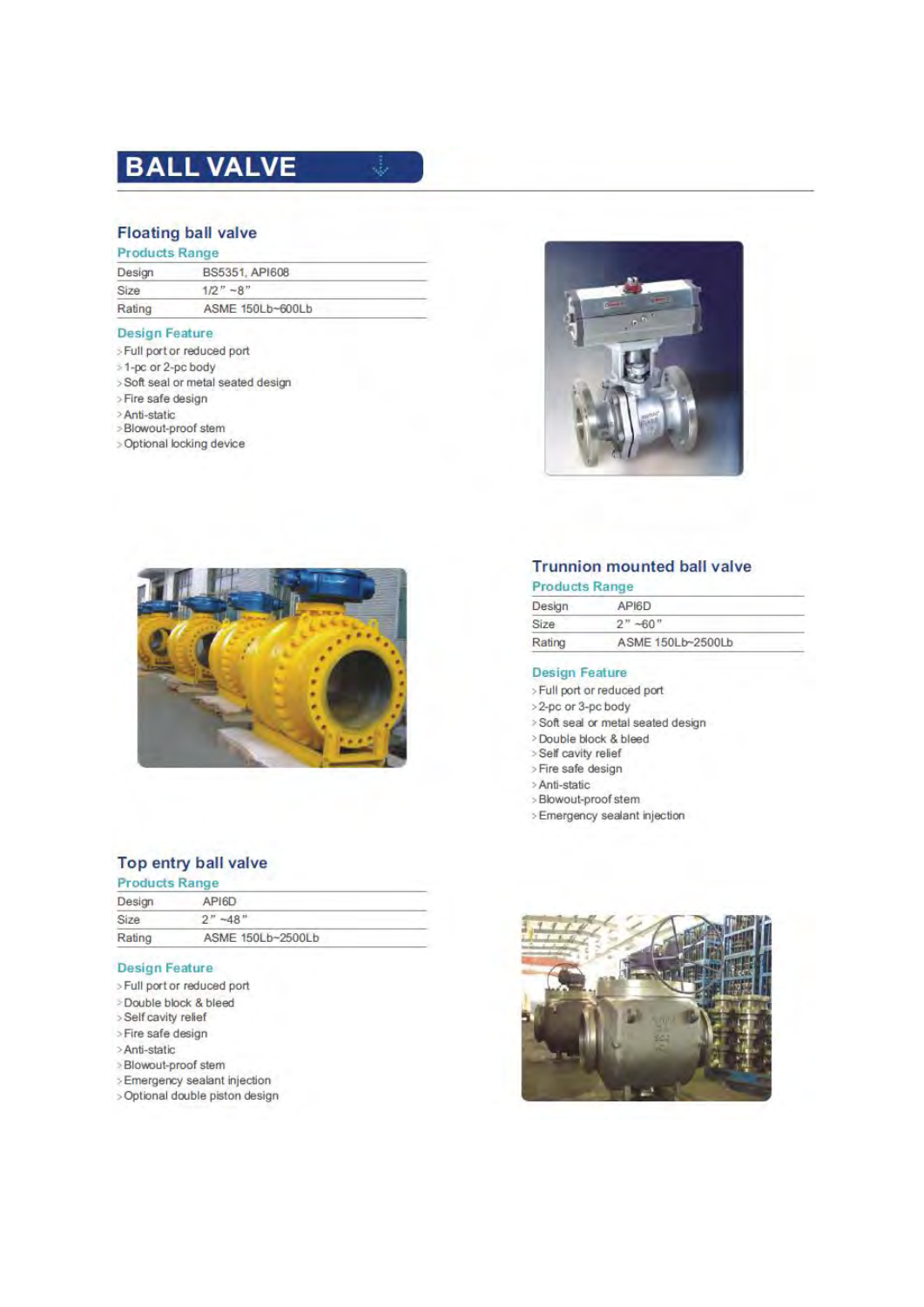# **BALL VALVE**



رتي

# Full welded ball valve

| <b>Products Range</b>       |                  |  |
|-----------------------------|------------------|--|
| Design                      | API6D            |  |
| Size                        | $2^{n} - 48^{n}$ |  |
| ASME 150Lb~2500Lb<br>Rating |                  |  |

#### **Design Feature**

- >Full port or reduced port
- >Double block & bleed
- >Self cavity relief
- >Fire safe design
- >Anti-static
- >Blowout-proof stem
- >Optional double piston design
- >Optional underground extended stem

# Orbit ball valve

| <b>Products Range</b> |                   |  |
|-----------------------|-------------------|--|
| Design                | API6D             |  |
| Size                  | $2" - 24"$        |  |
| Rating                | ASME 150Lb~2500Lb |  |

#### **Design Feature**

- > Full port or reduced port
- > Frictionless sealing structure
- > Fire safe structure<br>> Anti-static structure
- 



# Small size cast steel ball valve

#### ÷ ducts Day

| Design | <b>BS5351</b>     |  |
|--------|-------------------|--|
| Size   | $-d$ <sup>n</sup> |  |
| Rating | 150Lb~300Lb       |  |
|        |                   |  |

#### **Design Feature**

- >Full port or reduced port
- >1-pc, 2-pc, 3-pc body<br>>Fire safe design
- 
- >Anti-static
- >Blowout-proof stem
- >Optional locking device



# Small size forged steel ball valve

| <b>Products Range</b> |                             |
|-----------------------|-----------------------------|
| Design                | <b>BS5351</b>               |
| Size                  | $1/4'' - 1 - 1/2''$         |
| Rating                | ASME800Lb.ASME 600Lb~1500Lb |
|                       |                             |

- >Full port or reduced port
- >3-pc body
- >Fire safe design
- >Anti-static
- >Blowout-proof stem
- > Optional locking device

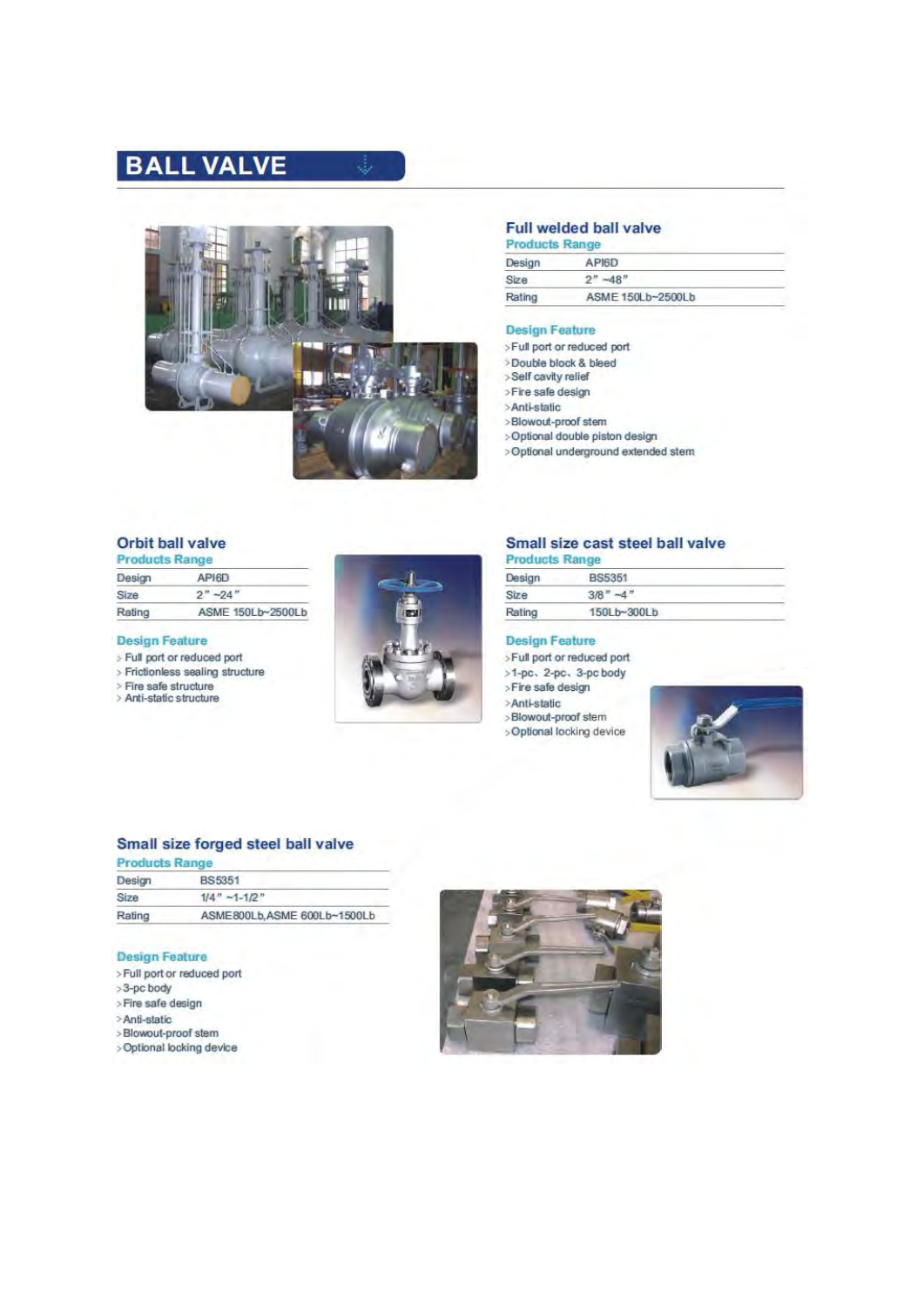# **BUTTERFLY VALVE / CRYOGENIC VALVE**

# Concentric resilient seated butterfly valve

### **Products Range**

| Design      | API609 MSS SP-67.68               |
|-------------|-----------------------------------|
| <b>Size</b> | $2" -64"$                         |
| Rating      | ASME125Lb, ASME 150Lb, ASME 250Lb |
|             |                                   |

#### **Design Feature**

- > Concentric design
- >Low torque design
- >Blowout-proof stem
- >Bidirectional service
- >Self cleaning







# **Eccentric butterfly valve**

### **Products Range**

| Design | API609 MSS SP-67.68 |  |
|--------|---------------------|--|
| Size   | $2" - 60"$          |  |
| Rating | ASME 150Lb~600Lb    |  |

#### **Design Feature**

- > Optional eccentric structure
- >Soft or metal seated design
- >Optional fire safe design
- >Zero leakage performance >Blowout-proof stem
- 

# **Cryogenic valve**

| <b>Products Kange</b> |                                     |
|-----------------------|-------------------------------------|
| Type                  | Gate, Globe, Check, Ball, Butterfly |
| Design                | <b>ASME B16.34</b>                  |
| Size                  | $1/2" - 24"$                        |
| Rating                | ASME 150Lb~600Lb                    |
|                       |                                     |

- >Vent hole on upstream side
- > Extended bonnet
- >Low emission packing
- > Optional anti-static design